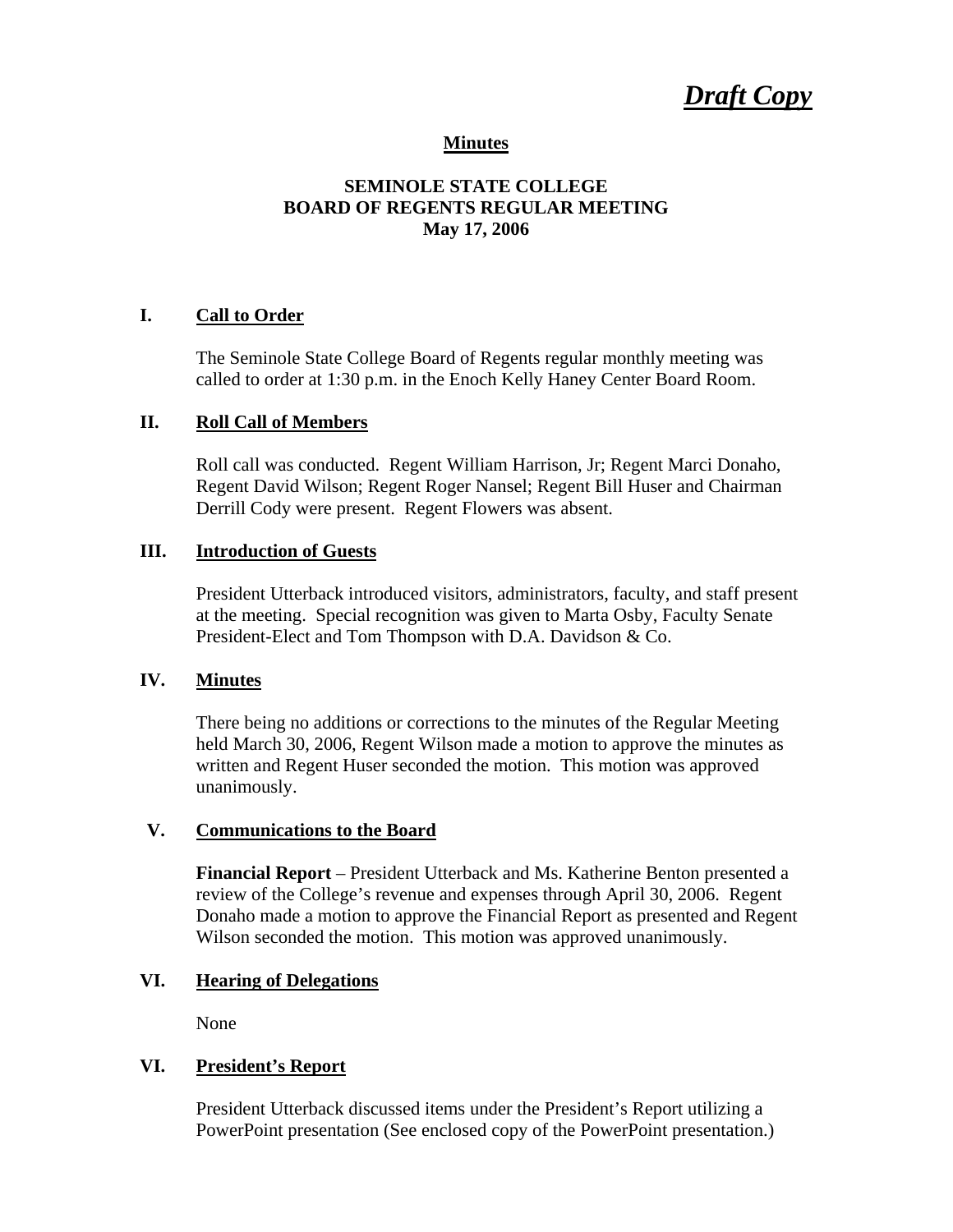> Legislative Update – President Utterback presented the Board with a copy of an article from the *Seminole Producer* about Seminole State College written by Senator Harry Coates. President Utterback presented the Board with information about proposed additional higher education allocations waiting for approval at the Capitol.

> Building Committee Meeting with Architects – President Utterback informed the Board that the members of the Building Committee met with Meyer Architecture Plus and discussed the Higher Education Bond Projects on April 18, 2006.

Commencement – President Utterback commented on the success of commencement held on Saturday, May 13, 2006. Lieutenant Governor Mary Fallin was the speaker. He informed the Board that a special event on that day was recorded and shown on Channel 9 News. The Coker Family had a mother, son and daughter graduating. President Utterback showed the Board a video clip of the Channel 9 news story. Regent Donaho commented on the Nursing Pinning held on Saturday. She stated that the ceremony was very touching.

Personnel Update – President Utterback informed the Board about several personnel changes and retirements. He stated that Denny Debter, GEAR UP Academic Advisor; Greg Maphet, Social Sciences Instructor; and Stephanie Jung, Humanities Instructor has resigned. Carol Hamm, English Instructor has announced her retirement. Dianna O'Connell has moved to Upward Bound Project Coordinator and Damaris Haney has moved to GEAR UP Advisor.

American Association of Community Colleges' Presentation – President Utterback informed the Board that he presented at the American Association of Community Colleges annual conference on April  $23<sup>rd</sup>$  in Long Beach, California He is a member of the AACC Commission on Diversity, Equity and Inclusion of which he is a member. He stated that he presented on the retention of Native American students. He shared two charts that he used in his presentation. One chart showed that 23% of the SSC student body is made up of Native Americans The other chart showed the tribes represented at SSC.

## **VIII. Business**

**Consideration of Selection of Floyd Law Firm as Bond Counsel** – President Utterback presented the Board with a memo from Lana Reynolds, Vice President for Institutional Advancement, about the process used to select a Bond Council representative for Seminole State College's student housing project and a copy of the proposal from Floyd Law Firm in Norman, Oklahoma. After soliciting proposals for this project, only one firm submitted a proposal, Floyd Law Firm. Regent Cody spoke highly of this firm and stated that he has no reservations in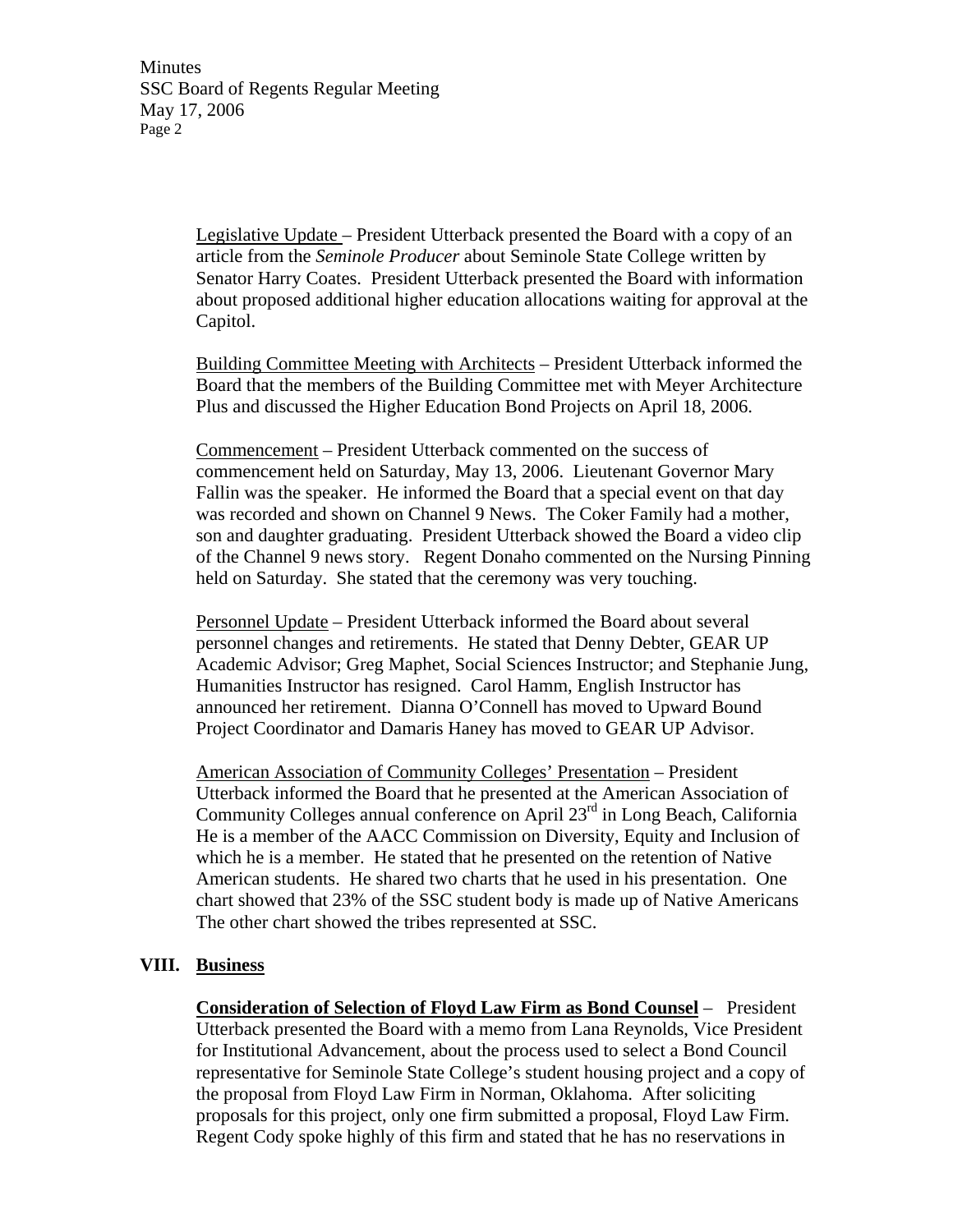> recommending this firm to represent the College. Regent Huser made a motion to approve the selection of Floyd Law Firm as Bond Counsel for the SSC student housing project and Regent Nansel seconded this motion. This motion was approved unanimously.

#### **Consideration of Selection of D.A. Davidson & Co. for Underwriter Services**

– President Utterback presented the Board with a copy of a memo from Lana Reynolds, Vice President for Intuitional Advancement, explaining the process used to select a company for underwriting services for the SSC student housing project. Regent Cody inquired about specific steps in the solicitation and evaluation of the underwriting firms. President Utterback went over the timeline of the housing project and explained events that have occurred thus far. President Utterback also presented the Board with a copy of a proposal from D.A. Davidson & Co. to provide underwriting services for this project. Tom Thompson, Senior Vice President for D.A. Davidson and Co. addressed the Board. He told the Board a about his company and the bond finance process. Katherine Benton also explained the Department of Central Services process for RFPs. Regent Cody stated, "On a project this size the Board need to dig in and look at every aspect." Regent Cody again stated that he felt that this company has a great reputation and has no reservations about hiring them. Regent Nansel made a motion to approve the selection of D.A. Davidson  $& Co.$  to provide underwriting services for the SSC student housing project and Regent Huser seconded this motion. This motion was approved unanimously.

## **Consideration of Approval and Acceptance of Assignment of Contract between Seminole State College Educational Foundation and Architects in**

**Partnership** – President Utterback presented the Board with a memo from Lana Reynolds, Vice President for Institutional Advancement, about the architect selection process used by the SSC Educational Foundation for the student housing project, a copy of a partial assignment of contract and a copy of the full contract between Architects in Partnership, P.C. (AIP) and the Seminole State College Educational Foundation Seminole Area Community Development, LLC. The Board was also presented a history of the process used to get to the point of selecting an architect. This information included a time line, cost estimate, housing study and an environmental study. President Utterback stated that he had the State Construction Administrator review the process used to select AIP and he stated that we had a couple of options. The existing contract that the Foundation has with AIP could be assigned to the Board of Regents and let the Board assume the part of the contract that has to do with the residence hall or the Board could choose to contract with the Foundation for architectural services and let the Foundation then sub-contract with AIP. President Utterback said that the State Construction Manager stated that the process used to select this architect is in compliance with the Department of Central Services requirements. Ed Cadenhead stated that he has reviewed the contract and he has no concerns about the contract. Regent Cody reviewed the process used to select this architect and he stated that the process used was very good and he is confident that the process was sufficient. Regent Wilson made a motion to approve the partial assignment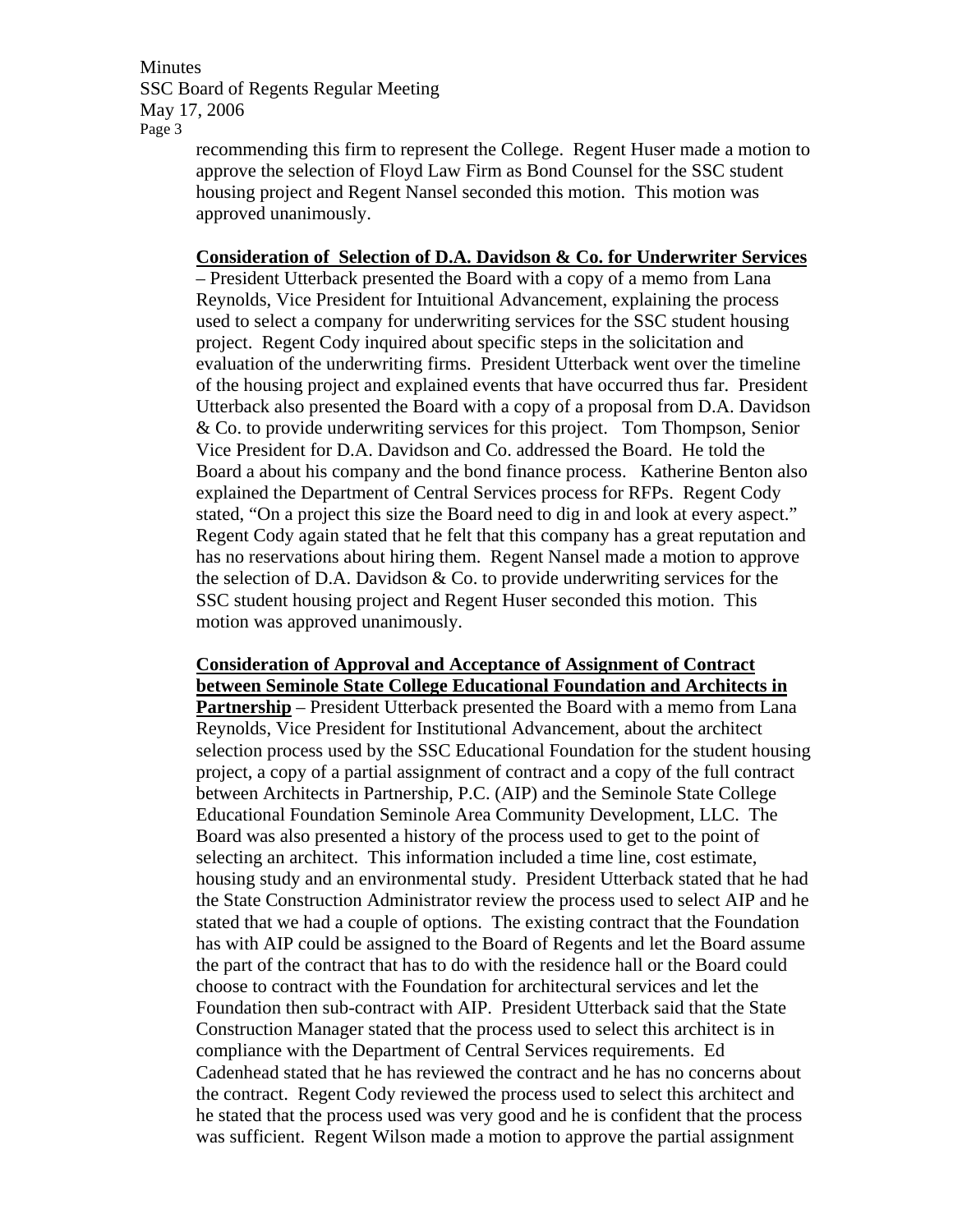of contract between Architects in Partnership, P.C. and the Seminole State College Educational Foundation Seminole Area Community Development, LLC. Regent Donaho seconded this motion. This motion was approved unanimously.

**Approval of Proposed Residence Hall Design** – President Utterback presented the Board with the artist's rendition of the proposed student housing project from Architects in Partnership, P.C. and recommended approval. He stated that the College is still making minor adjustments to lower costs and make slight appearance changes but he stated that the overall appearance should remain as presented. Regent Huser made a motion to approve the student housing designs presented and Regent Harrison seconded this motion. This motion was approved unanimously.

#### **Authorization to Apply for Bond Financing through the Oklahoma Development Finance Authority not to Exceed \$10 Million**– President

Utterback presented the Board with a copy of the application for financing to The Oklahoma Development Finance Authority and SSC student housing project development assumptions. Tom Thompson explained the benefits of paying off the bonds for the Roesler Residential Learning Center. He stated that the interest rate would be better if the College refinances the Roesler debt. Mr. Thompson also went over the fees and costs involved in bond financing. Regent Cody asked Mr. Thompson if the College would be better off financially if the projects were rolled together. Tom Thompson stated that the College would be better off financially if they were combined. Regent Nansel asked about the difference between the amount to be financed and the amount of the cost estimate. President Utterback stated that adjustments will be made to the construction of the facility to reduce costs and he has made several presentations to organization for additional funding. President Utterback said that he feels that this is an important step that will allow the College to grow and recommended approval. Regent Donaho made a motion to authorize the College to apply for bond financing through the Oklahoma Development Finance Authority and Regent Wilson seconded this motion. This motion was approved unanimously.

**Approval of Purchase of 60 Computers from Gateway** – President Utterback presented the Board with a memo from Jack Whisennand, Director of MIS, requesting approval to purchase sixty computers from Gateway in the amount of \$1,069 each. These computers will be purchased with Higher Education Bond Issue funds designated for acquisition and improvement of computer network equipment. President Utterback recommended approval. Regent Wilson made a motion to approve the purchase of these computers from Gateweay and Regent Huser seconded this motion. This motion was approved unanimously.

## **Authorization to Enter into Food Service Agreement for FY07; and**

**Notification to Food Service Vendors** – President Utterback presented the Board a memo from Katherine Benton, Vice President for Fiscal Affairs, recommending authorization to enter into a food service contract with Sodexho for FY07 and authorization to notify food service vendors of this change in companies. Also